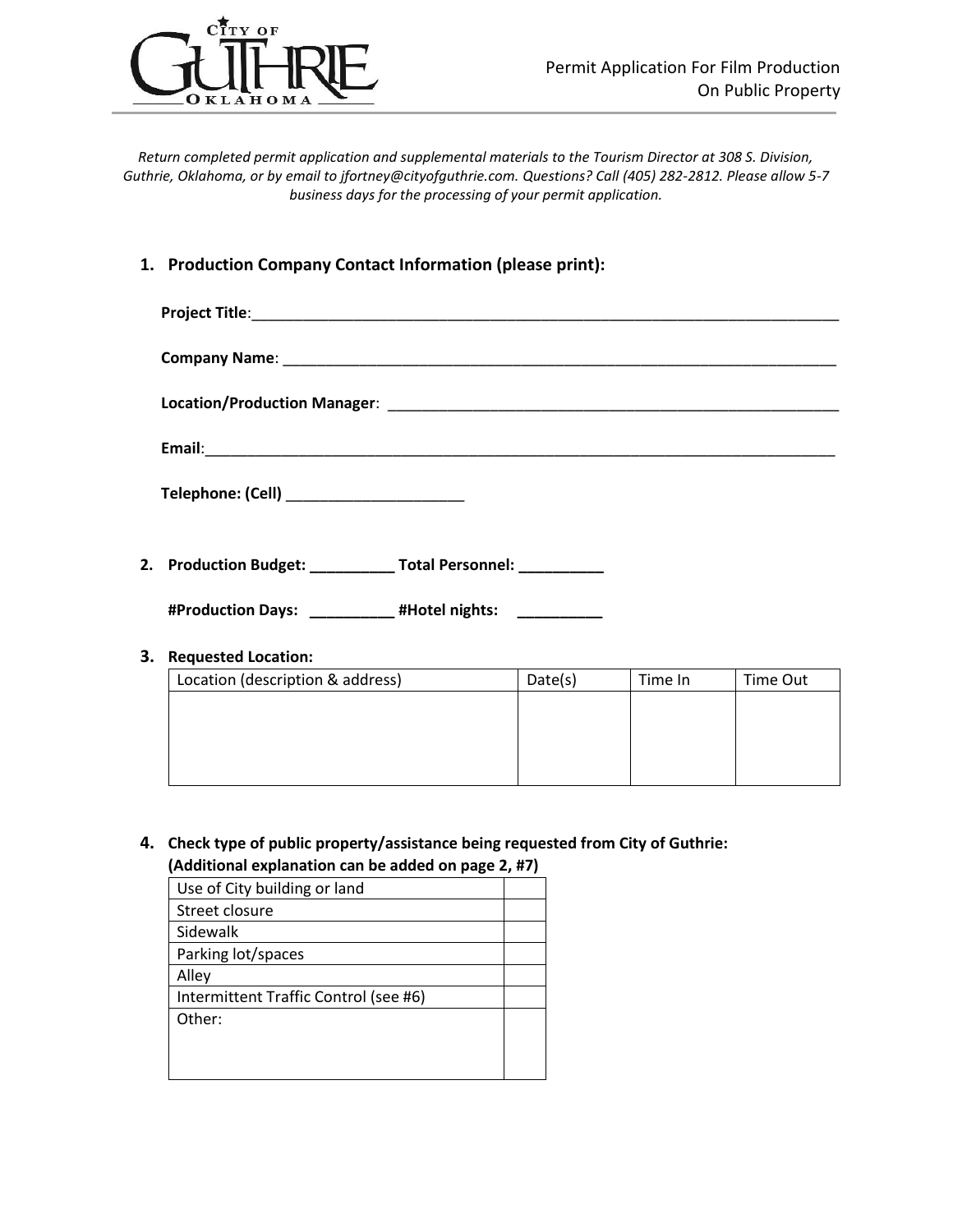| , AUGHTONIGH CAPIGNOUGH CGN DC GUUCU ON POKC 4, 117 J |                            |  |  |
|-------------------------------------------------------|----------------------------|--|--|
| Vehicle Chases                                        | <b>Explosions</b>          |  |  |
| Fire                                                  | Animals (type & number)    |  |  |
| Firearms/weapons                                      | <b>Night Shoots</b>        |  |  |
| <b>Staged Fighting</b>                                | <b>Heavy Equipment</b>     |  |  |
| Loud Arguments                                        | Nudity                     |  |  |
| Youth (18 years or younger)                           | <b>Sound Amplification</b> |  |  |
| Flyovers (drone/airplane/helicopter)                  | Other:                     |  |  |

# 5. Check all that apply to the filming at this location:

#### (Additional explanation can be added on page 2. #7)

- 6. If requesting Intermittent Traffic Control (ITC), the Location Manager should make scheduling and payment arrangements with Officer Filemon Vasquez of the Guthrie Police Department (405-410-7996 ; Fvasquez@cityofguthrie.com).
- 7. Additional details for items in sections #4 and/or #5: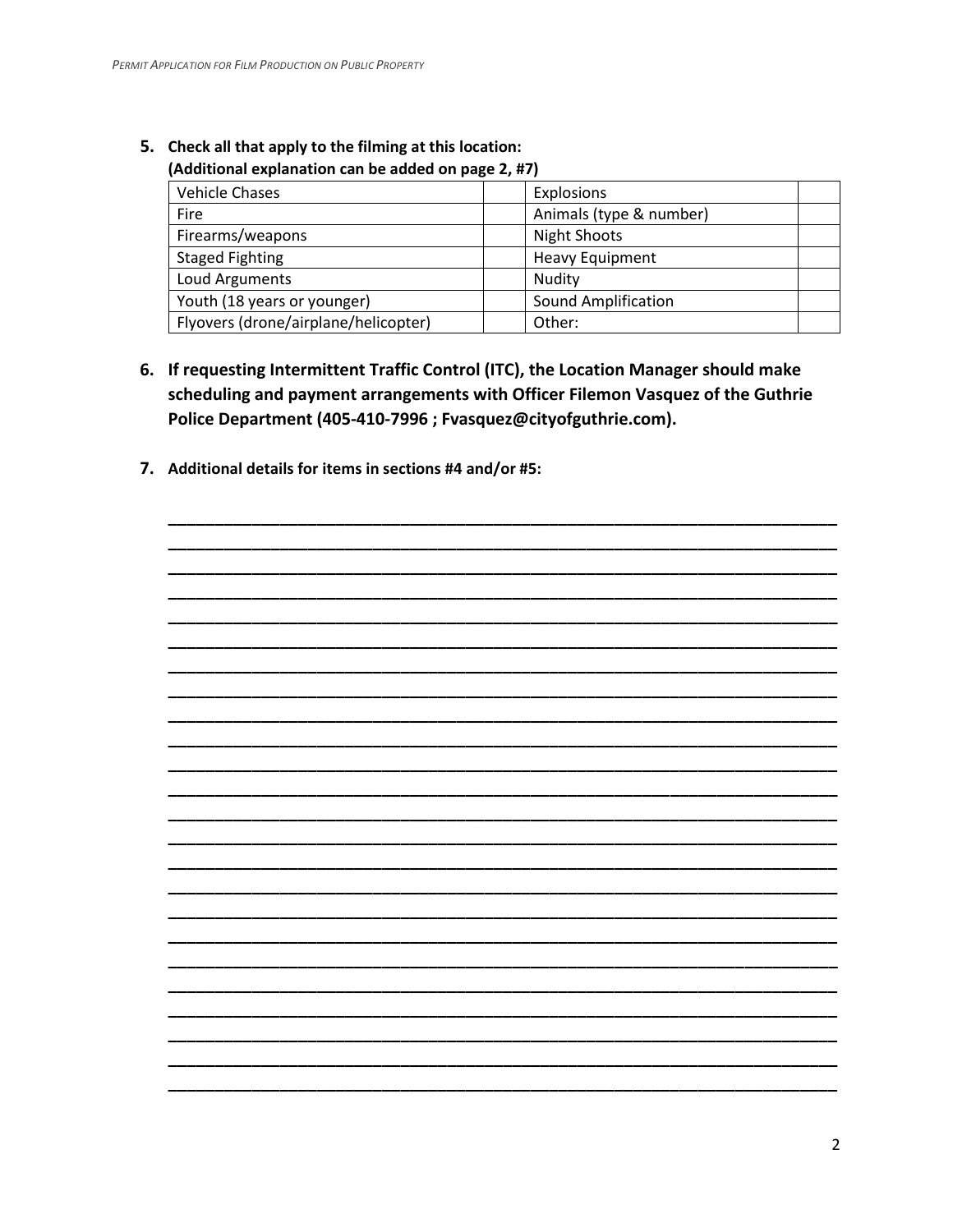## **The Following are Required for your Application to be Processed**

- **1. Proof of Notification of Affected Businesses/Persons***:* Applicant is required to contact all persons, businesses, etc. affected by the proposed closure or use. Complete and return [Worksheet A](#page-3-0) (page 4) as proof of notification with your application.
	- o Select this bullet if this requirement is not applicable to your request.
- **2. Proof of Liability Insurance:** Attach proof of insurance for a general liability policy effective for the date(s) indicated in the amount of \$500,000 in bodily injury liability per occurrence and \$500,000 in property damage per occurrence or a combined limit of \$1,000,000 per occurrence. *The City of Guthrie MUST be named as Additional Insured.*
- **3. Map:** Attach a map to indicate area(s) used, street closures, barricade/cone placements, etc.
- **4. Clean Up:** Applicant must perform a general cleanup of the area used, including picking up all litter, trash, and loose debris.

#### **5. Hold Harmless Agreement:**

(Name of sponsoring organization) \_\_\_\_\_\_\_\_\_\_\_\_\_\_\_\_ \_\_\_\_\_\_\_\_\_\_\_ agrees to indemnify and hold harmless the City of Guthrie and Guthrie Public Works Authority from any and all liability, loss or damage the City of Guthrie may suffer as a result of claims, demands, costs or judgments against it arising from (name Project Title and describe activities):

In addition, (Name of sponsoring organization) **with any contract of the set of second-**

Agrees to provide the City of Guthrie a Certificate of Insurance naming the City of Guthrie as an Additional Insured in the amount of not less than maximum exposure of the City of Guthrie under the Oklahoma Governmental Tort Claims Act.

*By signing, I attest I have supplied all information requested and agree to the requirements defined in this application. Failure to fully complete an application may lead to denial of City services or requested use.*

Signature of Representative **Date** Date Date

Printed Name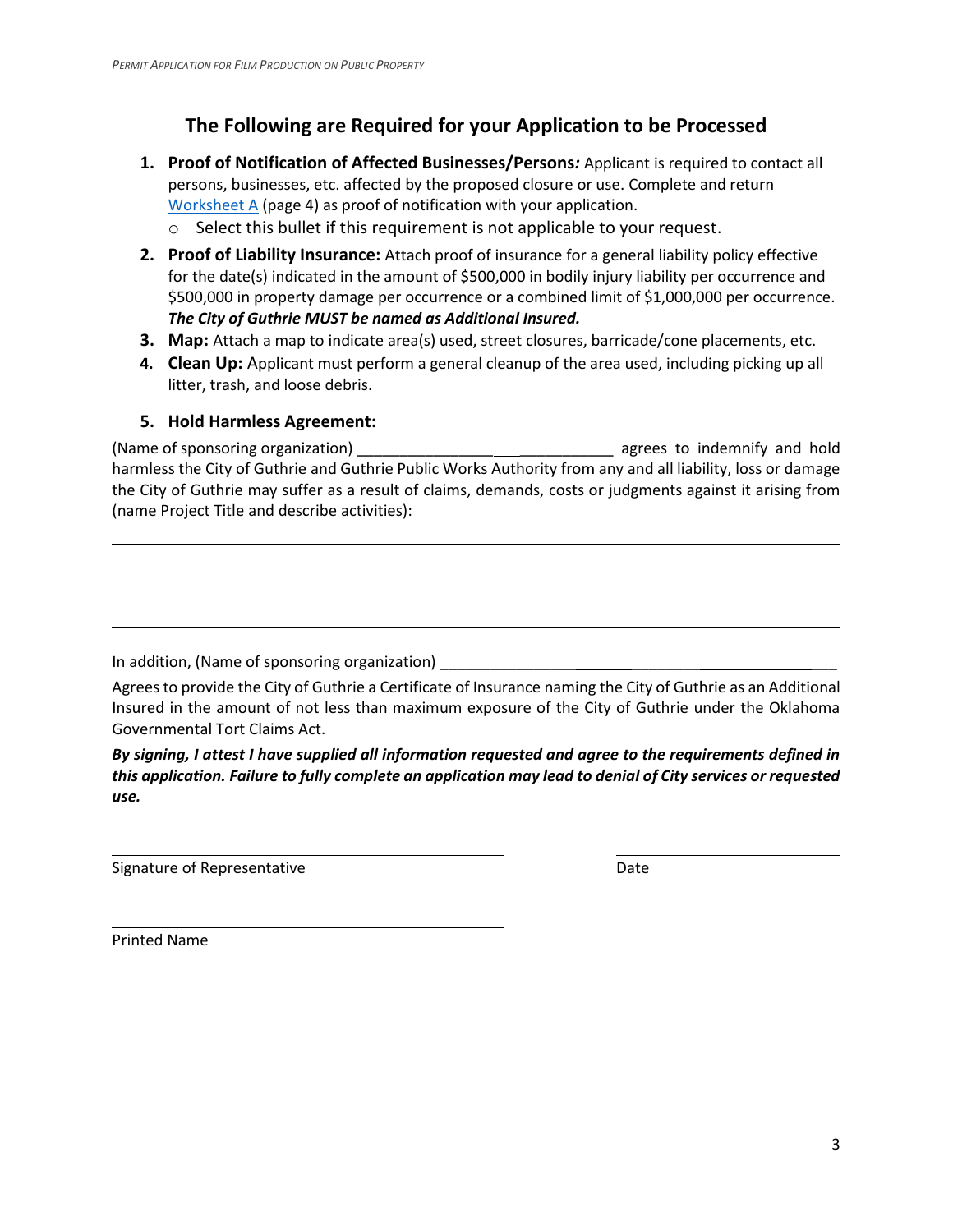### **Worksheet A: Notification of Street Closure/Use of Public Property**

<span id="page-3-0"></span>Project Title:

To ensure the safety of production participants and the general public, it will be necessary to close the following streets and/or areas:

 $from$   $am/pm$  on  $\_\_\_\_\_\_\$  until  $am/pm$  on  $\_\_\_\_\_\_\_\_\_\_\_\_\_\_\_\_\_\_\_\_\_$ .

The City's intent is to have 100% approval. Each affected business/person must be given a printed handout at time of signature that provides details and a map of the street/sidewalk closure.

| <b>Business Name</b> | Owner, Manager or Equivalent | Signature | Date | Approve | Disapprove |
|----------------------|------------------------------|-----------|------|---------|------------|
|                      |                              |           |      |         |            |
|                      |                              |           |      |         |            |
|                      |                              |           |      |         |            |
|                      |                              |           |      |         |            |
|                      |                              |           |      |         |            |
|                      |                              |           |      |         |            |
|                      |                              |           |      |         |            |
|                      |                              |           |      |         |            |
|                      |                              |           |      |         |            |
|                      |                              |           |      |         |            |
|                      |                              |           |      |         |            |
|                      |                              |           |      |         |            |
|                      |                              |           |      |         |            |
|                      |                              |           |      |         |            |
|                      |                              |           |      |         |            |
|                      |                              |           |      |         |            |
|                      |                              |           |      |         |            |
|                      |                              |           |      |         |            |
|                      |                              |           |      |         |            |
|                      |                              |           |      |         |            |
|                      |                              |           |      |         |            |
|                      |                              |           |      |         |            |
|                      |                              |           |      |         |            |

*Please attach additional signatures if necessary.*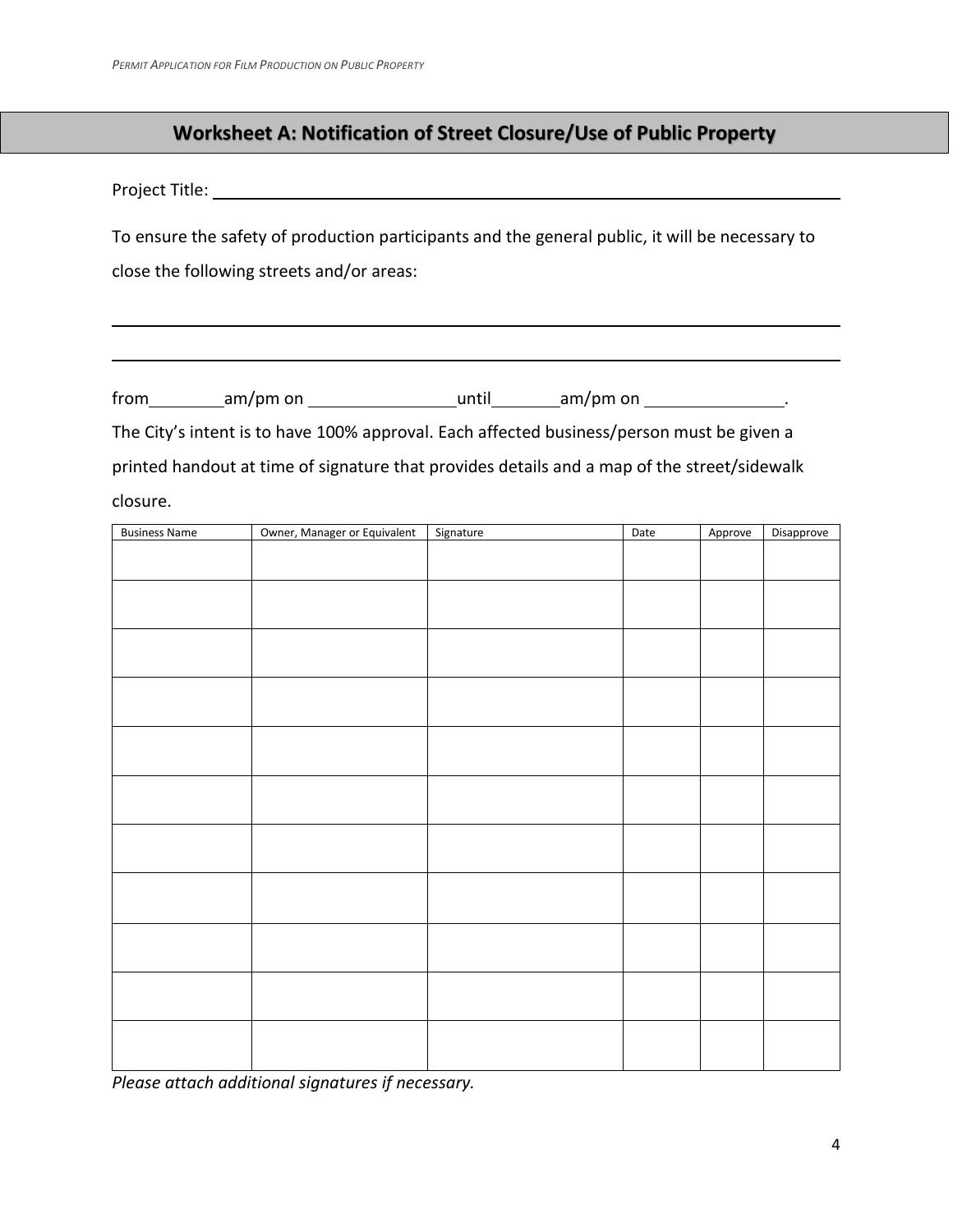## **Barricade Policy: Street Closure/Use of Public Property**

**Policy:** It is the policy of the City of Guthrie to lend its barricades only for non-profit activities such as events that affect the city as a whole, block parties, school activities, and church activities.

It is the policy of the City of Guthrie **not** to lend its barricades to film productions, businesses, contractors, or individuals. Productions, businesses, contractors, and individuals are required to obtain barricades and other job site safety equipment (signs, cones, etc) through a company that provides those items.

The City may require removal or rearrangement of the barricades, if in the City's sole opinion (a) barricade(s) is/are improperly installed or located or creates a dangerous condition for the public or production participants for which the barricades are in use.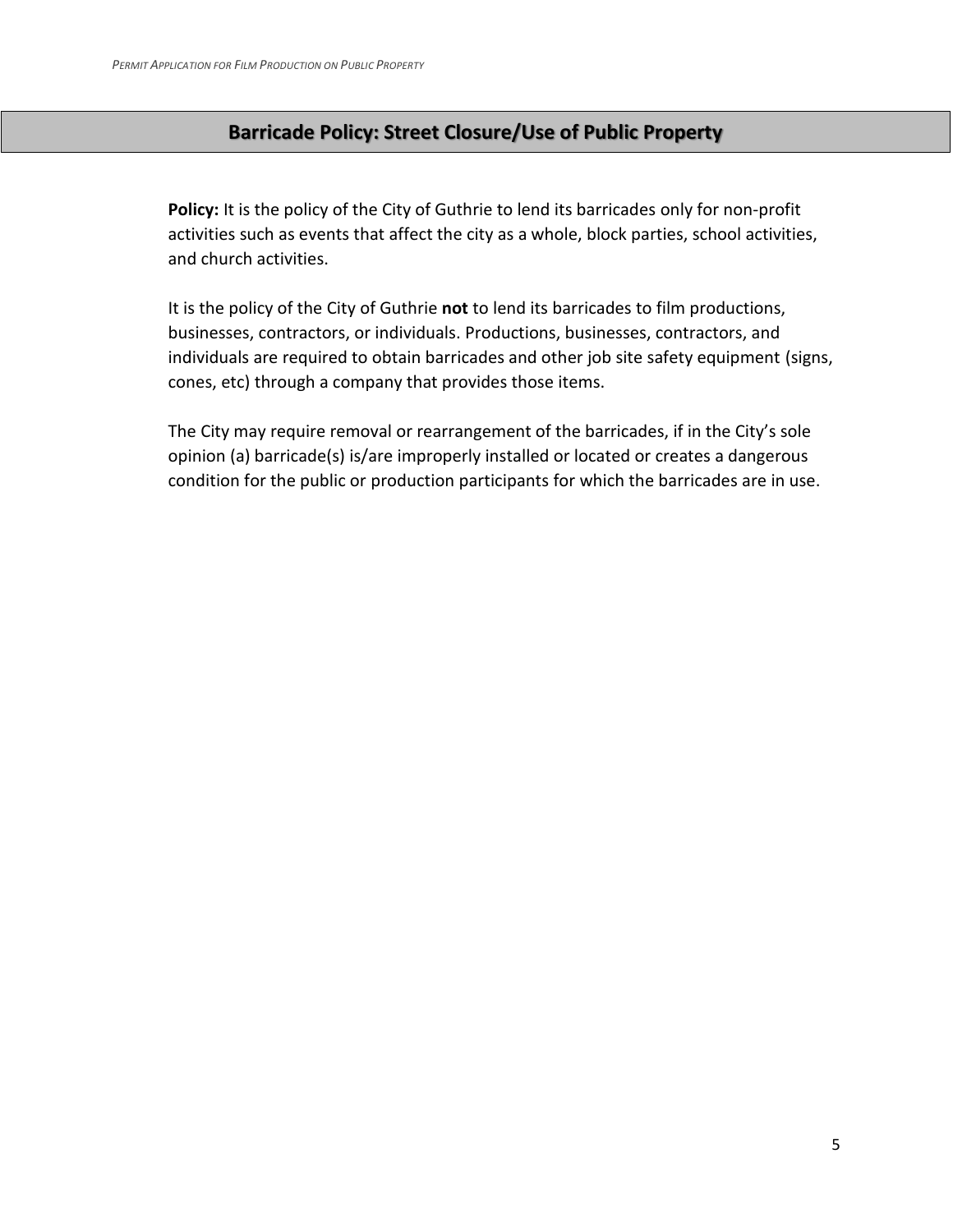# *------Internal Use Only: Comments & Approvals-----*

 $\mathcal{L}_\text{max}$  , and the contract of the contract of the contract of the contract of the contract of the contract of the contract of the contract of the contract of the contract of the contract of the contract of the contr

Project Title and Location: \_\_\_\_\_\_

Event Date(s):

| <b>Department Approval</b> |
|----------------------------|
|                            |

| <b>Public Works</b>                                                                                                                                                                                                                                                                                                                                                                                                   | <b>Tourism</b>                                                                                                                                                                                                                                                                                                                                                                                                                                                                                         |
|-----------------------------------------------------------------------------------------------------------------------------------------------------------------------------------------------------------------------------------------------------------------------------------------------------------------------------------------------------------------------------------------------------------------------|--------------------------------------------------------------------------------------------------------------------------------------------------------------------------------------------------------------------------------------------------------------------------------------------------------------------------------------------------------------------------------------------------------------------------------------------------------------------------------------------------------|
| Approved: Yes/No                                                                                                                                                                                                                                                                                                                                                                                                      | Approved: Yes/No                                                                                                                                                                                                                                                                                                                                                                                                                                                                                       |
| Initials Date                                                                                                                                                                                                                                                                                                                                                                                                         | Initials Date                                                                                                                                                                                                                                                                                                                                                                                                                                                                                          |
| Comments:                                                                                                                                                                                                                                                                                                                                                                                                             | Comments:                                                                                                                                                                                                                                                                                                                                                                                                                                                                                              |
| <b>Police</b>                                                                                                                                                                                                                                                                                                                                                                                                         | Library                                                                                                                                                                                                                                                                                                                                                                                                                                                                                                |
| Approved: Yes/No ______ ______                                                                                                                                                                                                                                                                                                                                                                                        | Approved: Yes/No ______ _____                                                                                                                                                                                                                                                                                                                                                                                                                                                                          |
| Initials Date                                                                                                                                                                                                                                                                                                                                                                                                         | Initials Date                                                                                                                                                                                                                                                                                                                                                                                                                                                                                          |
| Comments:                                                                                                                                                                                                                                                                                                                                                                                                             | Comments:                                                                                                                                                                                                                                                                                                                                                                                                                                                                                              |
| <b>Fire</b><br>Approved: Yes/No<br>Initials Date<br>Comments:                                                                                                                                                                                                                                                                                                                                                         | <b>Economic Development</b><br>Approved: Yes/No<br>$\frac{1}{1-\frac{1}{1-\frac{1}{1-\frac{1}{1-\frac{1}{1-\frac{1}{1-\frac{1}{1-\frac{1}{1-\frac{1}{1-\frac{1}{1-\frac{1}{1-\frac{1}{1-\frac{1}{1-\frac{1}{1-\frac{1}{1-\frac{1}{1-\frac{1}{1-\frac{1}{1-\frac{1}{1-\frac{1}{1-\frac{1}{1-\frac{1}{1-\frac{1}{1-\frac{1}{1-\frac{1}{1-\frac{1}{1-\frac{1}{1-\frac{1}{1-\frac{1}{1-\frac{1}{1-\frac{1}{1-\frac{1}{1-\frac{1}{1-\frac{1}{1-\frac{1}{1-\frac{1}{1-\frac{1$<br>Initials Date<br>Comments: |
| <b>Finance</b><br>Approved: Yes/No<br>$\overline{\phantom{a}}$<br>Initials Date<br>Comments:                                                                                                                                                                                                                                                                                                                          | <b>Airport</b><br>Approved: Yes/No<br>Initials Date<br>Comments:                                                                                                                                                                                                                                                                                                                                                                                                                                       |
| <b>Planning</b>                                                                                                                                                                                                                                                                                                                                                                                                       | <b>Finance</b>                                                                                                                                                                                                                                                                                                                                                                                                                                                                                         |
| Approved: Yes/No                                                                                                                                                                                                                                                                                                                                                                                                      | Approved: Yes/No                                                                                                                                                                                                                                                                                                                                                                                                                                                                                       |
| $\frac{1}{1-\frac{1}{1-\frac{1}{1-\frac{1}{1-\frac{1}{1-\frac{1}{1-\frac{1}{1-\frac{1}{1-\frac{1}{1-\frac{1}{1-\frac{1}{1-\frac{1}{1-\frac{1}{1-\frac{1}{1-\frac{1}{1-\frac{1}{1-\frac{1}{1-\frac{1}{1-\frac{1}{1-\frac{1}{1-\frac{1}{1-\frac{1}{1-\frac{1}{1-\frac{1}{1-\frac{1}{1-\frac{1}{1-\frac{1}{1-\frac{1}{1-\frac{1}{1-\frac{1}{1-\frac{1}{1-\frac{1}{1-\frac{1}{1-\frac{1}{1-\frac{1}{1-\frac{1}{1-\frac{1$ | $\overline{\phantom{a}}$                                                                                                                                                                                                                                                                                                                                                                                                                                                                               |
| Initials Date                                                                                                                                                                                                                                                                                                                                                                                                         | Initials Date                                                                                                                                                                                                                                                                                                                                                                                                                                                                                          |
| Comments:                                                                                                                                                                                                                                                                                                                                                                                                             | Comments:                                                                                                                                                                                                                                                                                                                                                                                                                                                                                              |